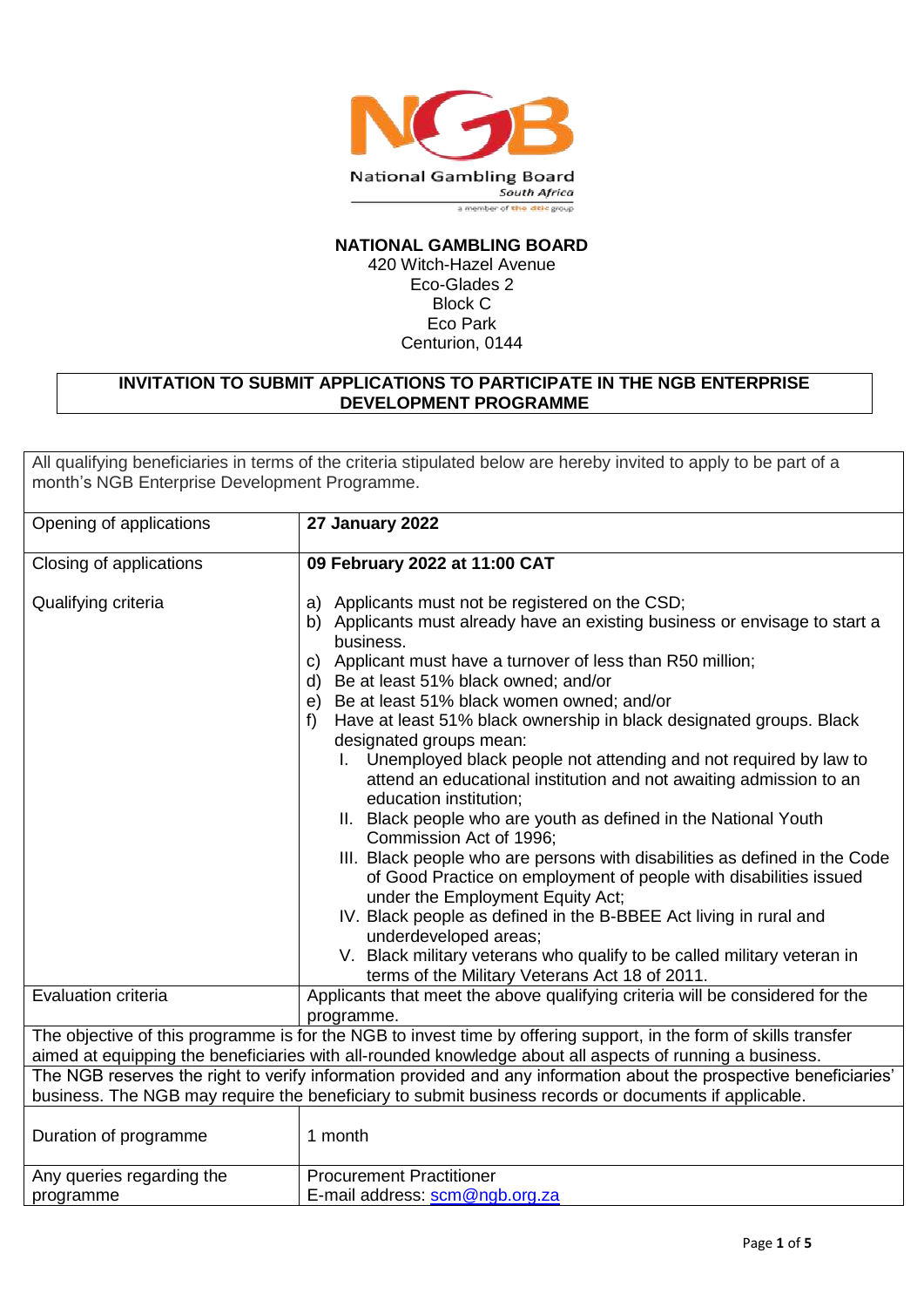

# **NATIONAL GAMBLING BOARD**

420 Witch-Hazel Avenue Eco-Glades 2 Block C Eco Park Centurion, 0144

# **APPLICATION FORM: NGB ENTERPRISE DEVELOPMENT PROGRAMME**

#### **1. CONTACT INFORMATION OF PRINCIPAL APPLICANT**

Last Name\* The Contract of the Contract of the First Name\*

Email\*

Business Telephone number Mobile Phone number\*

ID number\*

Home language\* Race\* Gender\* Citizenship\*

Business Street Address (Personal street address if business has not been registered yet)\*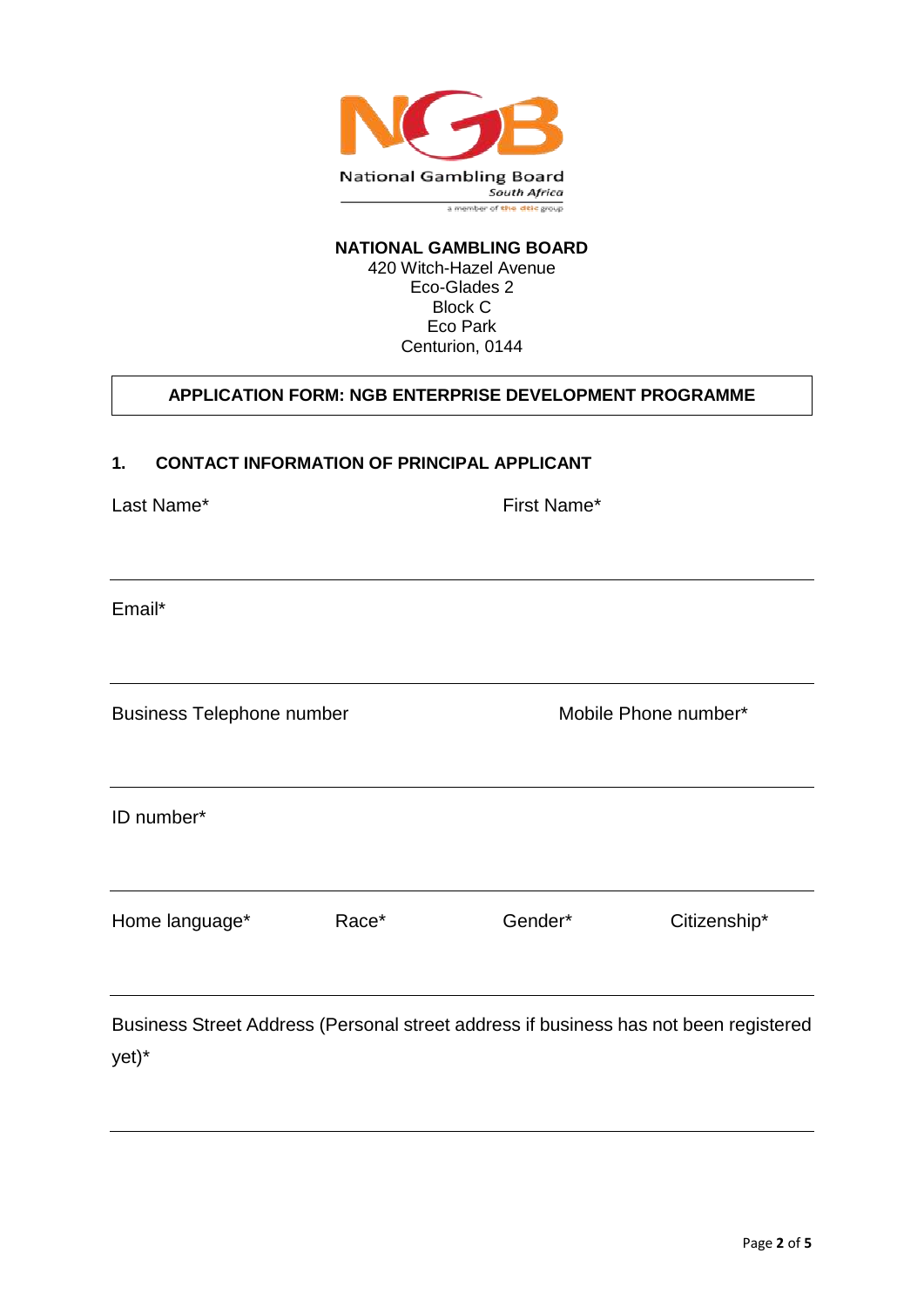Postal code\*

# **2. ABOUT YOUR BUSINESS OR BUSINESS IDEA**

Company Name (Future Name or state "not yet registered) *Submit proof of registration (registration documents)*\*

Website URL

Year Started (e.g. 2002 Or 0000 if not yet registered)\* Type of Company\*

At what stage of development is your company?\* Industry\* Industry\*

B-BBEE Level (*Submit a B-BBEE certificate or sworn affidavit)*\*

Percentage of black ownership\*

Number of employees (0 is business idea stage)\*

Approximate Gross Annual Revenue\*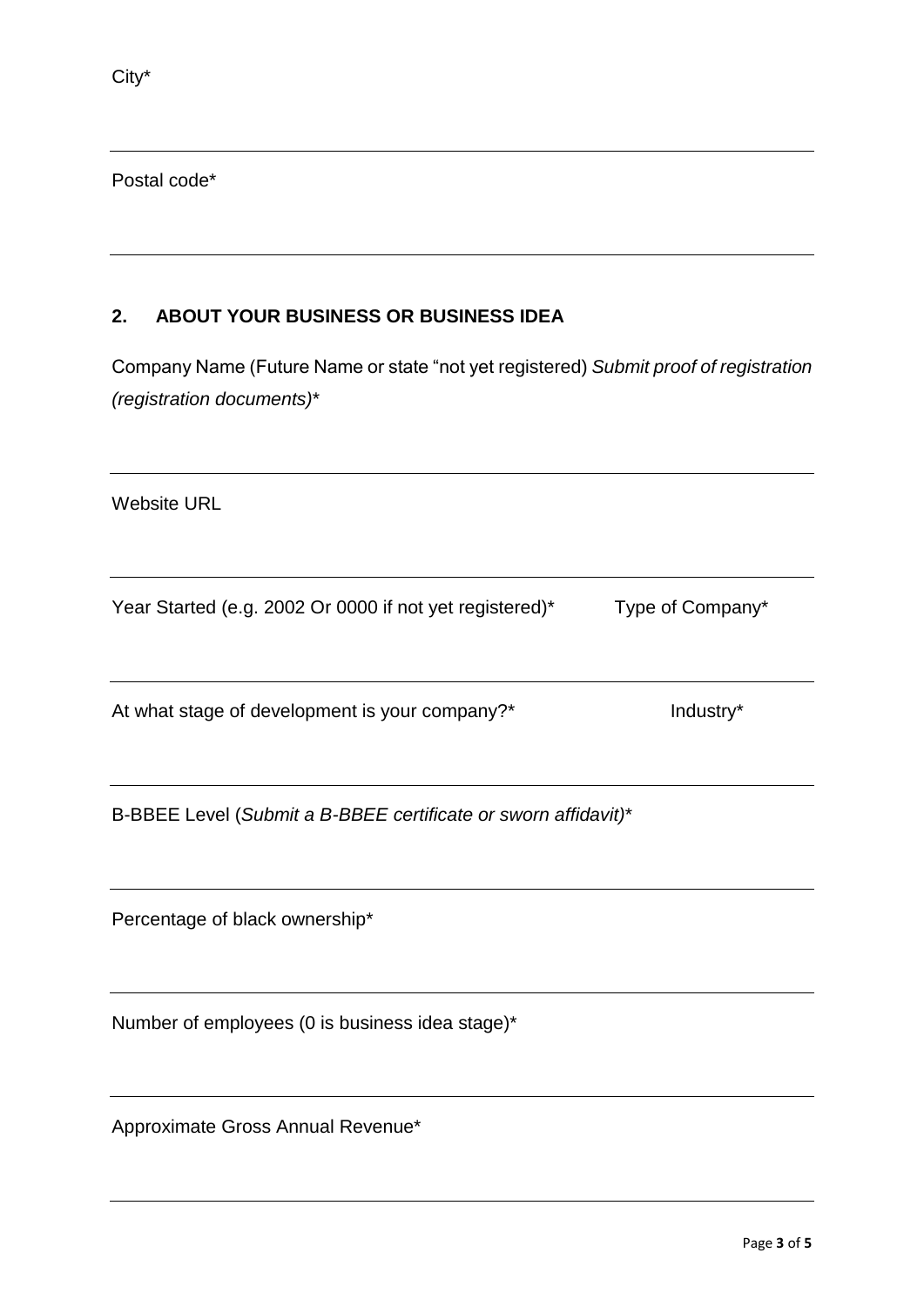# **3. MARKET AND MARKET POSITIONING**

Please provide a brief description of your business or business idea.\*

What particular problem or market gap will your goods and/or services be addressing?\*

Do similar goods and/or services already exist (locally or globally)? Briefly explain.\*

List your five main competitors.\*

What is your competitive advantage?\*

Describe your target market – corporate or individual, including a description of the typical profile of your customer.\*

What is the size/potential size of your target market? Describe how you have calculated/estimated this figure.\*

How do you/will you generate revenue?\*

How do you currently or plan to promote and sell your goods and/or services?\*

List your top 3 Strengths, Weaknesses, Opportunities, and Threats involved in your business or business idea.\*